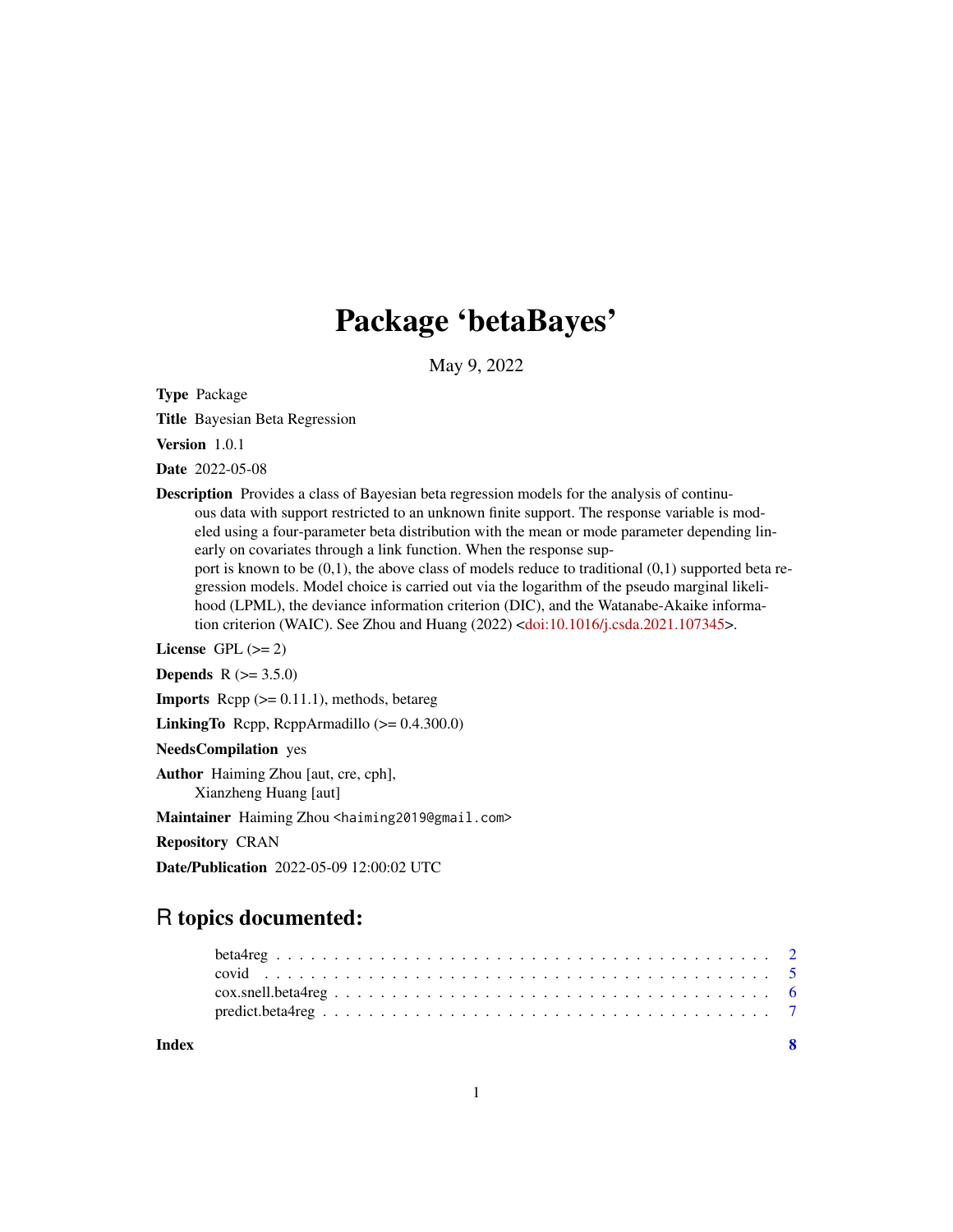<span id="page-1-1"></span><span id="page-1-0"></span>

#### Description

This function fits Bayesian beta regression models. The response distribution can be either the beta with the support on (0,1) or the four-parameter beta with an unknown final support. The logarithm of the pseudo marginal likelihood (LPML), the deviance information criterion (DIC), and the Watanabe-Akaike information criterion (WAIC) are provided for model comparison.

#### Usage

```
beta4reg(formula, data, na.action, link="logit", model = "mode",
         mcmc=list(nburn=3000, nsave=2000, nskip=0, ndisplay=500),
        prior=NULL, start=NULL, Xpred=NULL)
```
#### Arguments

| formula   | a formula expression of the form $y \sim x$ .                                                                                                                                                                                                                                                                                                                                                                                                  |
|-----------|------------------------------------------------------------------------------------------------------------------------------------------------------------------------------------------------------------------------------------------------------------------------------------------------------------------------------------------------------------------------------------------------------------------------------------------------|
| data      | a data frame in which to interpret the variables named in the formula argument.                                                                                                                                                                                                                                                                                                                                                                |
| na.action | a missing-data filter function, applied to the model. frame.                                                                                                                                                                                                                                                                                                                                                                                   |
| link      | a character string for the link function. Choices include "logit", "probit",<br>"loglog" and "cloglog".                                                                                                                                                                                                                                                                                                                                        |
| model     | a character string for the regression type. The options include "mean" for a mean<br>regression, "mode" for a mode regression.                                                                                                                                                                                                                                                                                                                 |
| mcmc      | a list giving the MCMC parameters. The list must include the following ele-<br>ments: nburn an integer giving the number of burn-in scans, nskip an integer<br>giving the thinning interval, nsave an integer giving the total number of scans to<br>be saved, ndisplay an integer giving the number of saved scans to be displayed<br>on screen (the function reports on the screen when every ndisplay iterations<br>have been carried out). |
| prior     | a list giving the prior information. The function itself provides all default priors.<br>The following components can be specified here: ma0 and mb0 for the prior of<br>marginal population mode or mean, phia0 and phib0 for the precision parame-<br>ter, beta0 and S0 for the coefficients beta, th1a0 and th1b0 for the lower bound<br>of the support, th2a0 and th2b0 for the upper bound of the support.                                |
| start     | a list giving the starting values of the parameters. The function itself provides all<br>default choices. The following components can be specified here: beta, theta,<br>phi.                                                                                                                                                                                                                                                                 |
| Xpred     | A new design matrix at which estimates of the response model or mean are<br>required. The default is the design matrix returned by the argument formula.                                                                                                                                                                                                                                                                                       |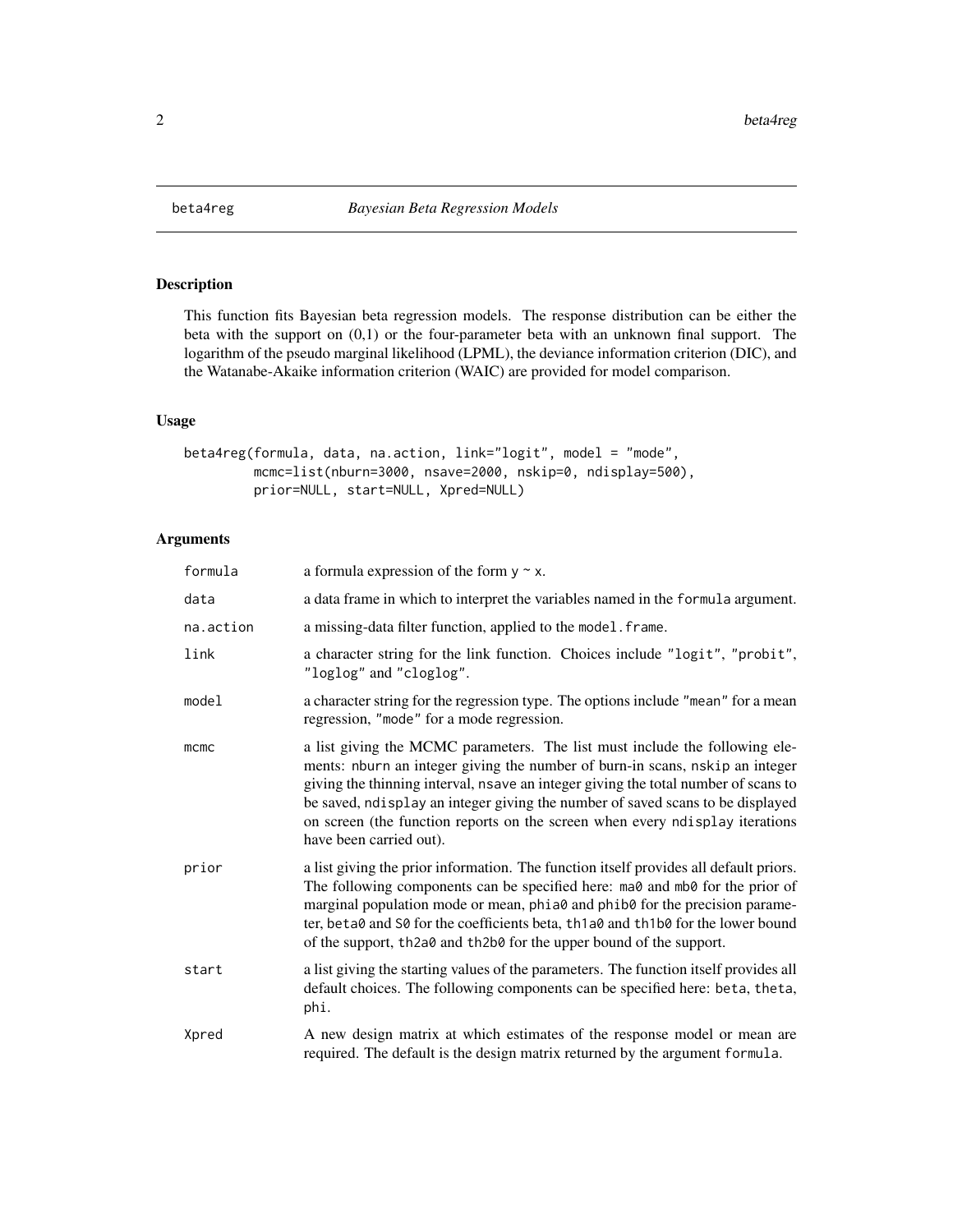#### <span id="page-2-0"></span>beta4reg 3

#### Value

This class of objects is returned by the beta4reg function to represent a fitted Bayesian beta regression model. Objects of this class have methods for the functions print and summary.

The beta4reg object is a list containing the following components:

| modelname    | the name of the fitted model                                                                                                                                     |
|--------------|------------------------------------------------------------------------------------------------------------------------------------------------------------------|
| terms        | the terms object used                                                                                                                                            |
| link         | the link function used                                                                                                                                           |
| model        | the model fitted: mean or mode                                                                                                                                   |
| coefficients | a named vector of coefficients. The last two elements are the estimates of theta1<br>and theta2 involved in the support of the four-parameter beta distribution. |
| call         | the matched call                                                                                                                                                 |
| prior        | the list of hyperparameters used in all priors.                                                                                                                  |
| start        | the list of starting values used for all parameters.                                                                                                             |
| mcmc         | the list of MCMC parameters used                                                                                                                                 |
| n            | the number of row observations used in fitting the model                                                                                                         |
| р            | the number of columns in the model matrix                                                                                                                        |
| y            | the response observations                                                                                                                                        |
| χ            | the n by $(p+1)$ orginal design matrix                                                                                                                           |
| beta         | the $(p+1)$ by nsave matrix of posterior samples for the coefficients in the linear predictors                                                                   |
| theta        | the 2 by nsave matrix of posterior samples for theta1 and theta2 involved in the<br>support.                                                                     |
| phi          | the vector of posterior samples for the precision parameter.                                                                                                     |
| cpo          | the length n vector of the stabilized estiamte of CPO; used for calculating LPML                                                                                 |
| pD           | the effective number of parameters involved in DIC                                                                                                               |
| DIC          | the deviance information criterion (DIC)                                                                                                                         |
| pW           | the effective number of parameters involved in WAIC                                                                                                              |
| WAIC         | the Watanabe-Akaike information criterion (WAIC)                                                                                                                 |
| ratetheta    | the acceptance rate in the posterior sampling of theta vector involved in the<br>support                                                                         |
| ratebeta     | the acceptance rate in the posterior sampling of beta coefficient vector                                                                                         |
| ratephi      | the acceptance rate in the posterior sampling of precision parameter                                                                                             |
| components:  | The use of the summary function to the object will return new object with the following additional                                                               |
| coeff        | A table that presents the posterior summaries for the regression coefficients                                                                                    |
| bounds       | A table that presents the posterior summaries for the support boundaries thetal                                                                                  |

| pounds | A table that presents the posterior summaries for the support boundaries the<br>and theta2 |
|--------|--------------------------------------------------------------------------------------------|
| phivar | A table that presents the posterior summaries for the precision phi.                       |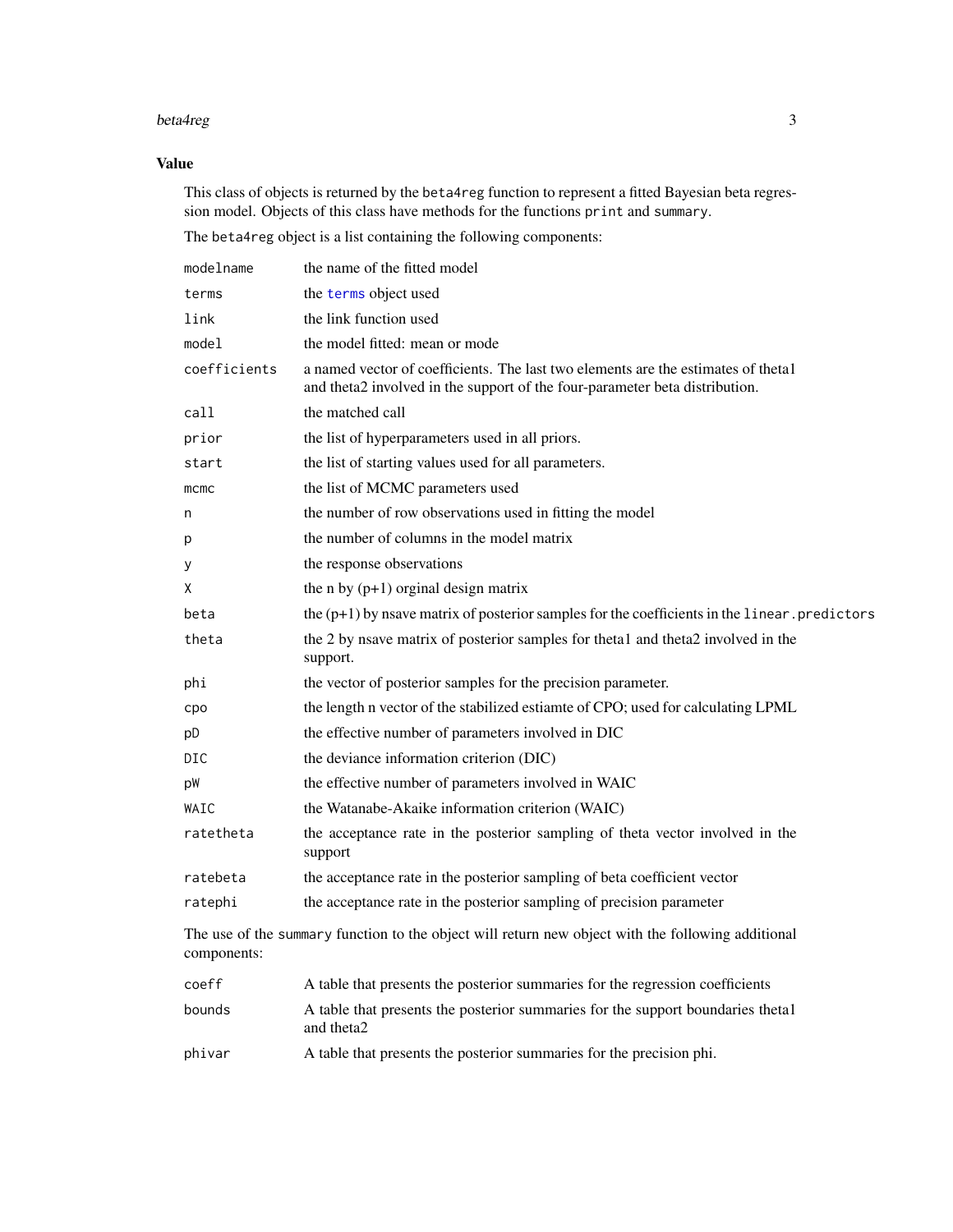#### <span id="page-3-0"></span>Author(s)

Haiming Zhou and Xianzheng Huang

#### References

Zhou, H. and Huang, X. (2022). Bayesian beta regression for bounded responses with unknown supports. *Computational Statistics & Data Analysis*, 167, 107345.

#### See Also

[cox.snell.beta4reg](#page-5-1)

#### Examples

```
library(betaBayes)
library(betareg)
## Data from Ferrari and Cribari-Neto (2004)
data("GasolineYield", package = "betareg")
data("FoodExpenditure", package = "betareg")
## four-parameter beta mean regression
mcmc=list(nburn=2000, nsave=1000, nskip=4, ndisplay=1000);
# Note larger nburn, nsave and nskip should be used in practice.
prior = list(th1a0 = 0, th2b0 = 1)# here the natural bound (0,1) is used to specify the prior
# GasolineYield
set.seed(100)
gy_res1 <- beta4reg(yield ~ batch + temp, data = GasolineYield,
                link = "logit", model = "mean",mcmc = mcmc, prior = prior)
(gy_sfit1 <- summary(gy_res1))
cox.snell.beta4reg(gy_res1) # Cox-Snell plot
# FoodExpenditure
set.seed(100)
fe_res1 <- beta4reg(I(food/income) \sim income + persons, data = FoodExpenditure,
                link = "logit", model = "mean",mcmc = mcmc, prior = prior)
(fe_sfit1 <- summary(fe_res1))
cox.snell.beta4reg(fe_res1) # Cox-Snell plot
## two-parameter beta mean regression with support (0,1)
mcmc=list(nburn=2000, nsave=1000, nskip=4, ndisplay=1000);
# Note larger nburn, nsave and nskip should be used in practice.
prior = list(th1a0 = 0, th1b0 = 0, th2a0 = 1, th2b0 = 1)
# this setting forces the support to be (0,1)
# GasolineYield
set.seed(100)
gy_res2 <- beta4reg(yield ~ batch + temp, data = GasolineYield,
                link = "logit", model = "mean",
                mcmc = mcmc, prior = prior)
(gy_sfit2 <- summary(gy_res2))
```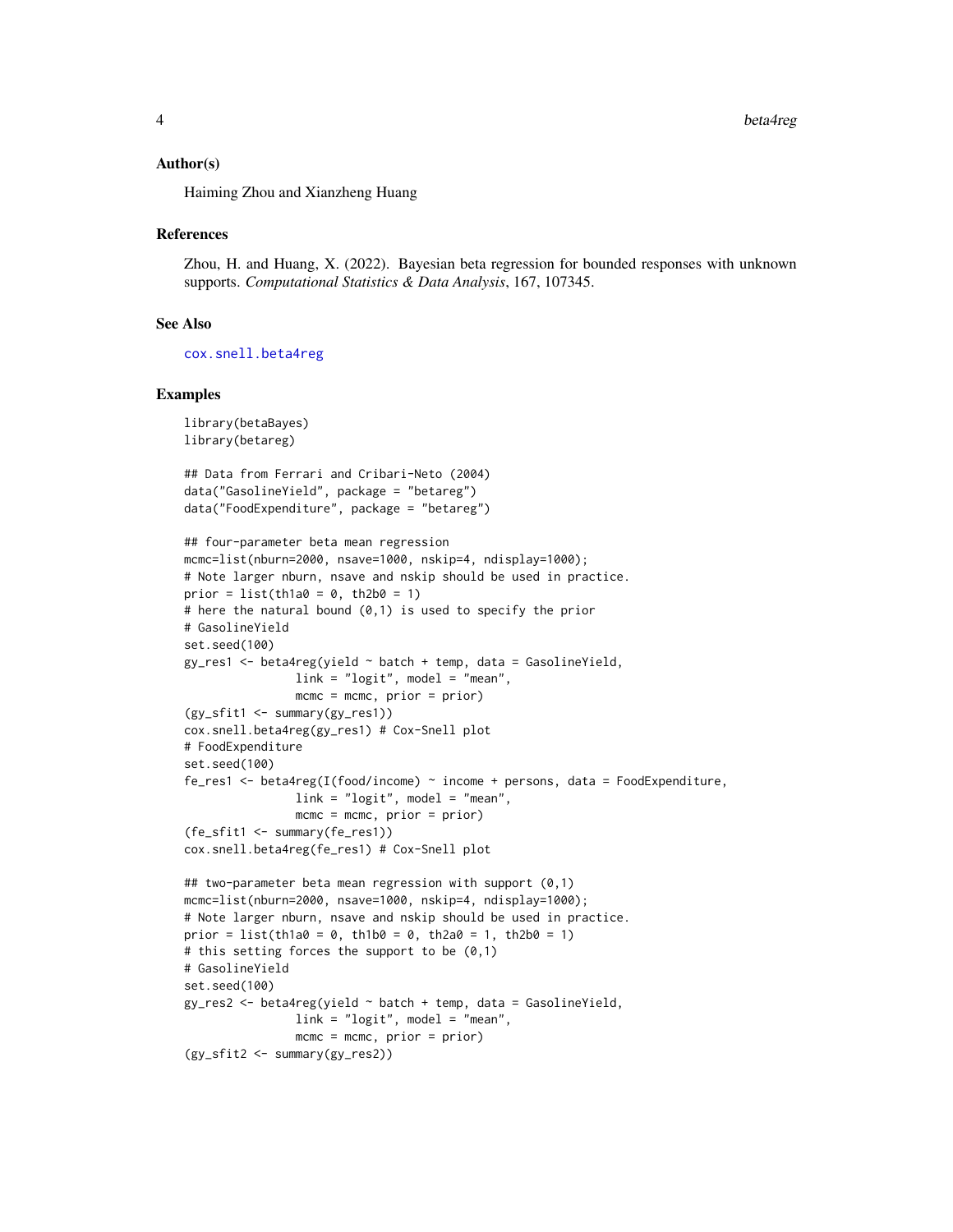```
cox.snell.beta4reg(gy_res2) # Cox-Snell plot
# FoodExpenditure
set.seed(100)
fe_res2 <- beta4reg(I(food/income) \sim income + persons, data = FoodExpenditure,
                link = "logit", model = "mean",mcmc = mcmc, prior = prior)
(fe_sfit2 <- summary(fe_res2))
cox.snell.beta4reg(fe_res2) # Cox-Snell plot
```
#### covid *COVID-19 County Level Data*

#### Description

A county level COVID-19 dataset in US. It is of interest to examine the association between several county-level characteristics and the cumulative numbers of confirmed cases and deaths. Countylevel characteristics are based on the 2018 ACS 5-year estimates.

#### Usage

data(covid)

#### Format

| FIPS:             | FIPS county code                                                                    |
|-------------------|-------------------------------------------------------------------------------------|
| PopE:             | total population                                                                    |
| MaleP:            | percentage of people who are male                                                   |
| WhiteP:           | percentage of people who are white                                                  |
| BlackP:           | percentage of people who are black or African American                              |
| $Age65$ plus $P:$ | percentage of people who are 65 years and over                                      |
| PovertyP:         | percentage of people whose income in the past 12 months is below poverty            |
| RUCC_2013:        | 2013 Rural Urban Continuum Code, with a higher value indicating a more rural county |
| State:            | two-letter state abbreviation code                                                  |
| deaths:           | cumulative number of deaths as of October 13, 2020                                  |
| cases:            | cumulative number of confirmed cases as of October 13, 2020                         |

#### Examples

data(covid) head(covid)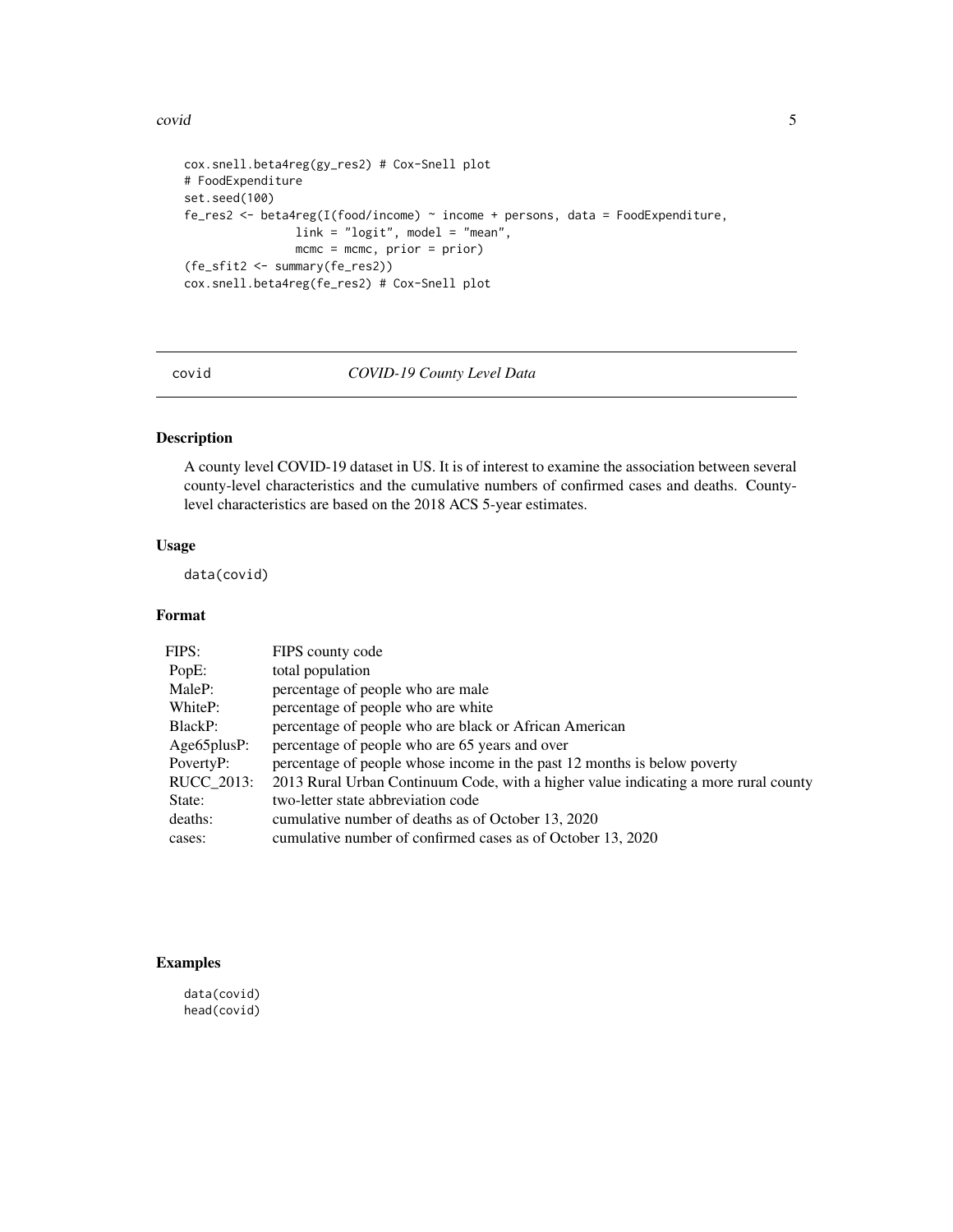#### <span id="page-5-1"></span><span id="page-5-0"></span>Description

This function provides the Cox-Snell diagnostic plot for fitting for Bayesian beta regression models.

#### Usage

```
cox.snell.beta4reg(x, ncuves = 10, CI = 0.95, PLOT = TRUE)
```
#### Arguments

|         | an object obtained from the function beta4reg.                              |
|---------|-----------------------------------------------------------------------------|
| ncurves | the number of posterior draws.                                              |
| СI      | the level of confidence for point-wise credible intervals.                  |
| PI 0T   | a logical value indicating whether the Cox-Snell residuals will be plotted. |

#### Value

The function returns the plot (if PLOT = TRUE) and a list with the following components:

| tgrid   | the x-axis values with length, say ngrid                                               |
|---------|----------------------------------------------------------------------------------------|
| Hhat    | the ngrid by 1 averaged cumulative hazard values across the nsave posterior<br>samples |
| Hhatlow | the ngrid by 1 lower bound cumulative hazard values                                    |
| Hhatup  | the ngrid by 1 upper bound cumulative hazard values                                    |
| H       | the ngrid by nsave cumulative hazard values                                            |

#### Author(s)

Haiming Zhou and Xianzheng Huang

#### See Also

[beta4reg](#page-1-1)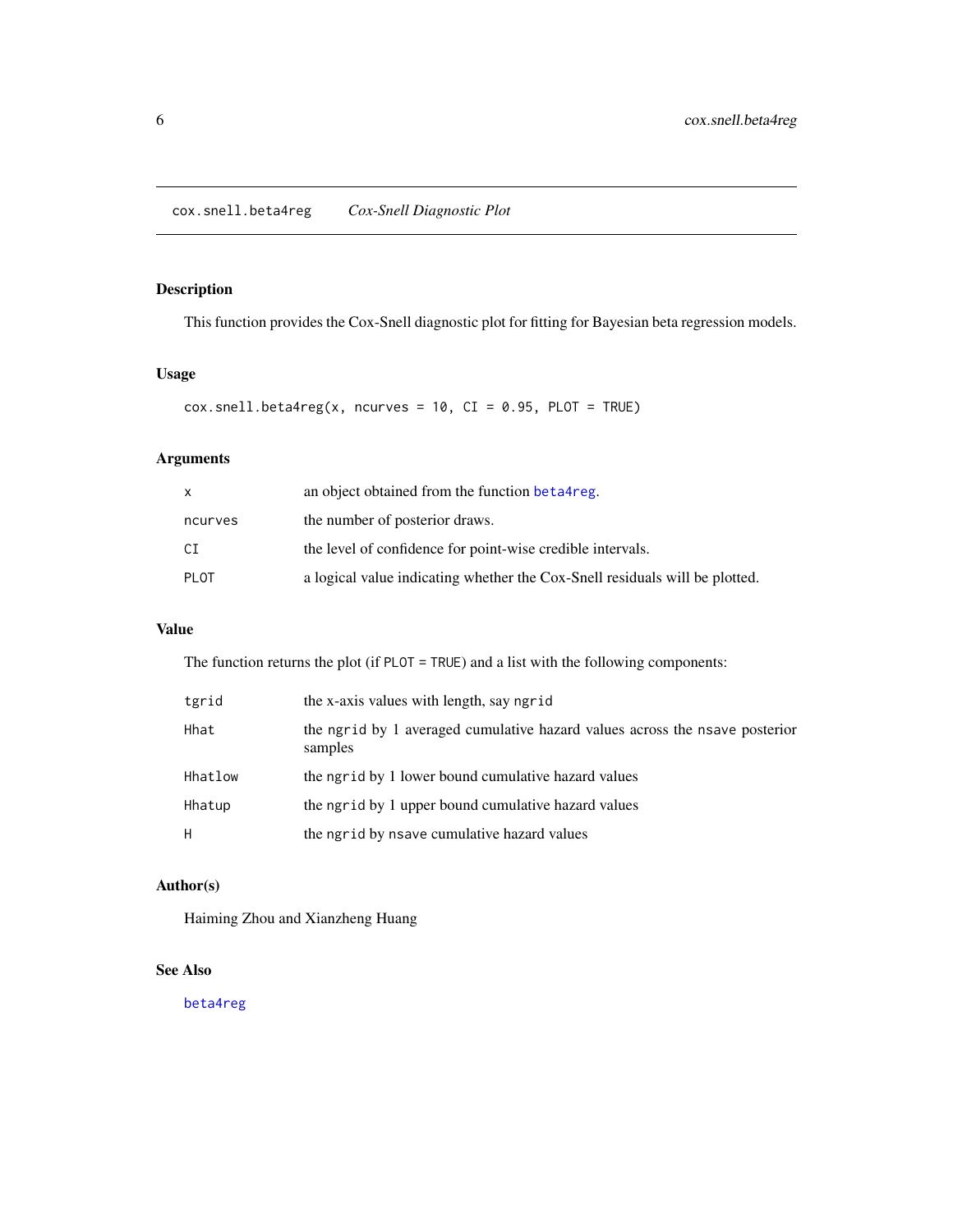<span id="page-6-0"></span>predict.beta4reg *Predict method for beta4 model fits*

#### Description

Posterior predicted response values based on beta4 model object

#### Usage

## S3 method for class 'beta4reg' predict(object, newx, ...)

#### Arguments

| object   | an object obtained from the function beta4reg.                                                                    |
|----------|-------------------------------------------------------------------------------------------------------------------|
| newx     | an m by p matrix at which predictions are required. If not specified, the original<br>design matrix will be used. |
| $\cdots$ | further arguments passed to or from other methods.                                                                |

#### Value

The function returns an m by nsave matrix of posterior samples for response predictions at newx.

#### Author(s)

Haiming Zhou and Xianzheng Huang

#### See Also

[beta4reg](#page-1-1)